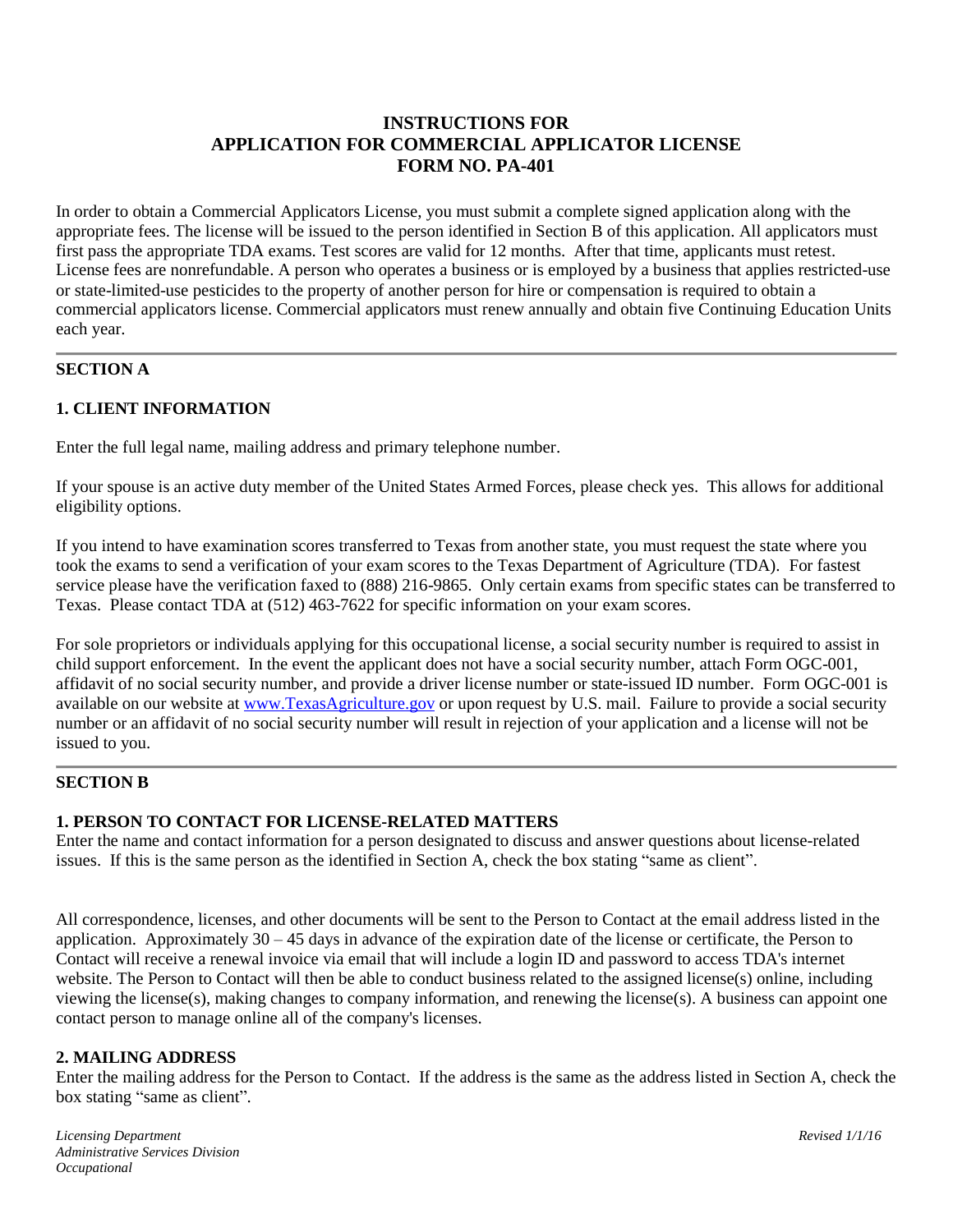# **SECTION C**

# **1. FACILITY (PRINCIPAL LOCATION OF LICENSEE, LICENSED ACTIVITIES)**

Enter the name of the primary facility of licensee and licensed activities (commercial pesticide applications). For example, the business name or person's name if there is not an established business name.

# **2. PHYSICAL ADDRESS OF FACILITY**

Enter the actual physical street address of the licensee, and licensed activities and include directions to this location. Please do not enter a P.O. Box.

#### **SECTION D**

### **1. COMMERCIAL APPLICATOR BUSINESS INFORMATION**

All commercial applicators must be employed by a commercial applicator business or must register themselves as a commercial applicator business. Provide the commercial applicator business account number for you or your employee.

Provide the full legal name of the commercial applicator business as it is registered with the Texas Secretary of State. If the business name is the same as the facility name, please check box stating "same as facility". Provide a phone number for the commercial applicator business.

If you cannot provide a commercial applicator business account number, you or your employer must submit a completed PAB-300, Application for Commercial Applicator Business Registration. The application is available on our website at [www.TexasAgriculture.gov.](http://www.agr.state.tx.us/) A commercial applicators license cannot be issued without commercial applicator business information.

### **SECTION E**

### **1. COMMERCIAL APPLICATORS ONLY**

If you have been convicted of a felony in the last five years, you must provide full and complete information to TDA regarding any such conviction. Please enter your date of birth, (month, day and year), and attach a statement providing a full explanation of each felony conviction within the past five years, including the date of the conviction, the state and county where convicted, the sentence and terms of probation, if any, and a brief explanation of the circumstances of the crime and completion of any sentence or probation. State whether you are on parole or whether you are a registered sex offender.

#### **SECTION F**

#### **1. OUT-OF-STATE APPLICANTS ONLY**

Check either the Texas Secretary of State or the "Other" box and enter the resident agent's contact information. Only fill out the Resident Agent contact information if the Texas Secretary of State box is not checked. If the address provided in section A is out of state, agent information is required before a license can be issued.

#### **SECTION G**

### **1. PAYMENT**

#### **NOTE: The Texas Department of Agriculture accepts only checks, cashier's checks, or money orders.**